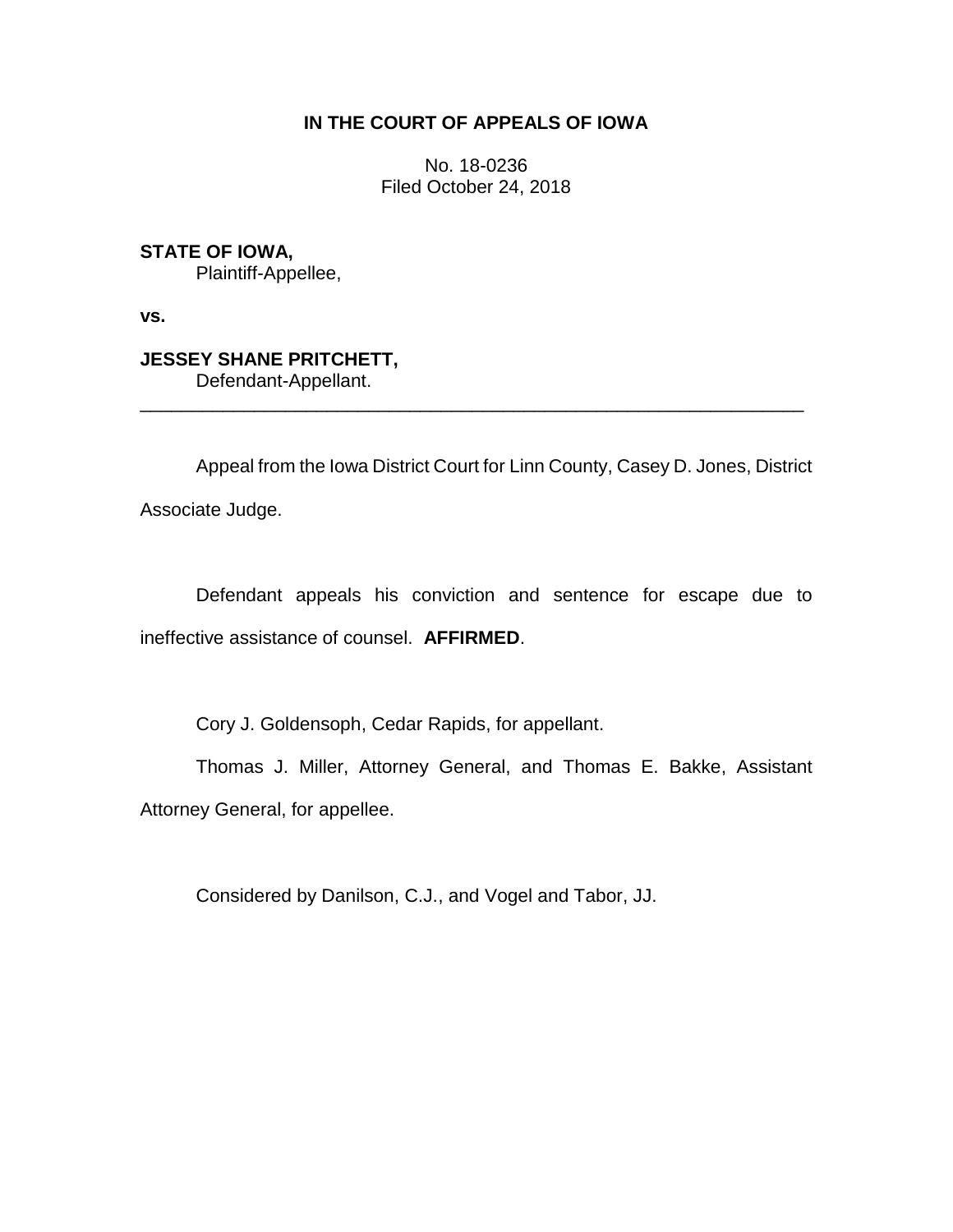**VOGEL, Judge.**

Jessey Pritchett appeals his conviction and sentence for the crime of escape. Pritchett first asserts he received ineffective assistance of counsel because his counsel allowed him to enter a written guilty plea. He claims that had he appeared for a plea hearing, on the record, he would have been informed his plea may impact his probationary status on his prior conviction. He also claims his counsel was ineffective by allowing him to request immediate sentencing, thereby limiting his ability to "consider his options." We find he has not proved his ineffective-assistance-of-counsel claims, and therefore we affirm.

### **I. Background Facts and Proceedings**

Pritchett was committed to a residential center following an October 11, 2017 conviction of possession with intent to deliver a controlled substance. On December 1, he left the residential center and failed to return. On January 16, 2018, he was charged with escape in violation of Iowa Code section 719.4(2) (2017).<sup>1</sup> On January 29, he entered into a written guilty plea and waived his rights to appear in open court, to have a record of the proceedings, to delay sentencing, and to be present at sentencing. On January 30, the court accepted the plea and imposed a sentence of a \$315 fine plus applicable surcharges and costs. He appeals.

 $\overline{a}$ 

<sup>1</sup> Iowa Code section 719.4(2) states:

A person convicted of, charged with, or arrested for a misdemeanor, who intentionally escapes, or attempts to escape, from a detention facility, community-based correctional facility, or institution to which the person has been committed by reason of the conviction, charge, or arrest, or from the custody of any public officer, public employee, or any other person to whom the person has been entrusted, commits a serious misdemeanor.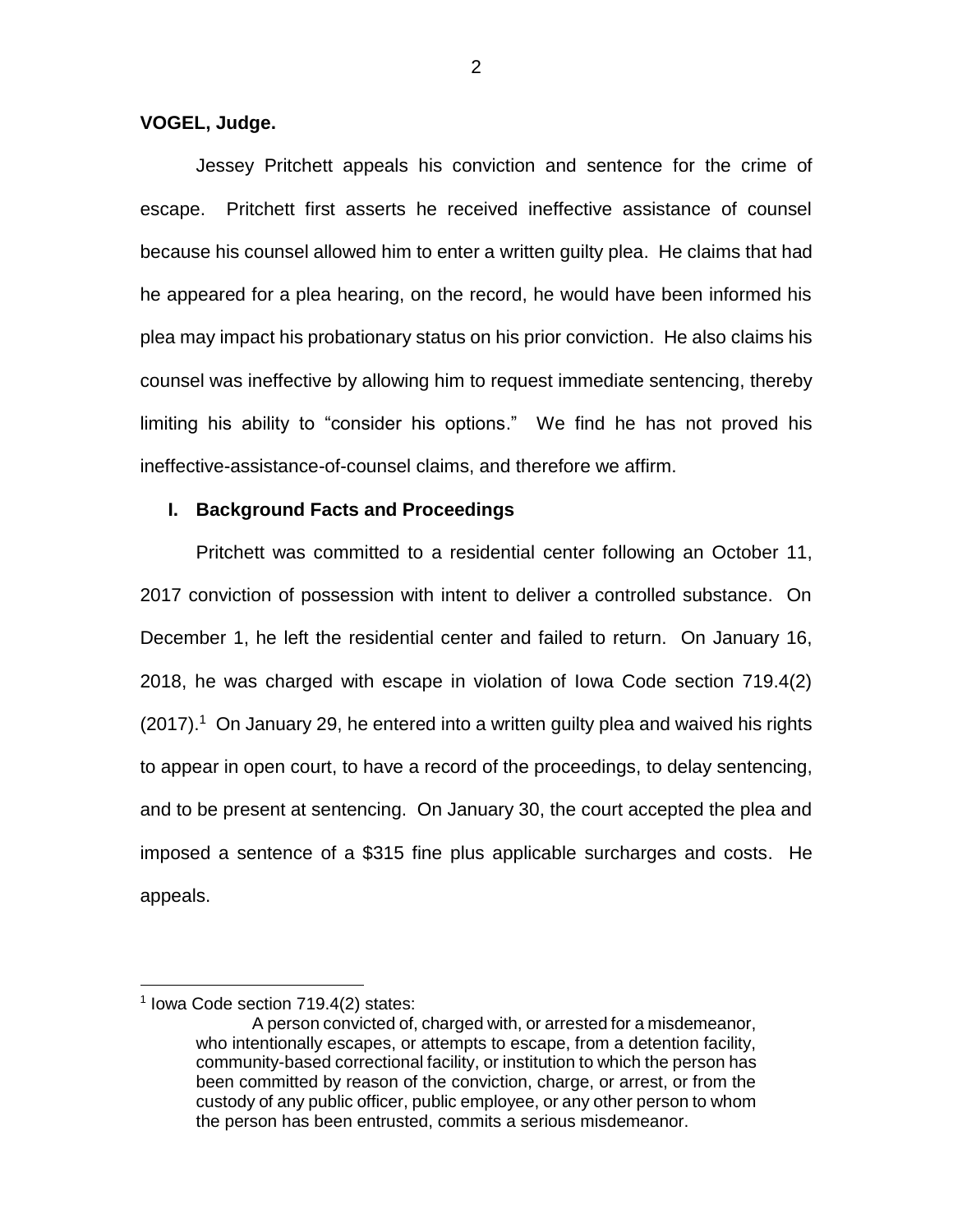#### **II. Standard of Review**

"Generally our review of a challenge to the entry of a guilty plea is for correction of errors at law. However, when the challenge arises in the context of an ineffective-assistance claim, our standard of review is de novo." *State v. Tate*, 710 N.W.2d 237, 239 (Iowa 2006) (internal citations omitted).

#### **III. Assistance of Counsel**

For an ineffective-assistance-of-counsel claim, the defendant must show counsel failed to perform an essential duty and such failure resulted in prejudice. *State v. Straw*, 709 N.W.2d 128, 133 (Iowa 2006) (citing *Strickland v. Washington*, 466 U.S. 668, 687–88 (1984)).

#### **A. Entry of Plea Without a Record**

Pritchett asserts counsel inappropriately allowed him to enter a written guilty plea without having a record created in open court. "It is the appellant's duty to provide a record on appeal affirmatively disclosing the alleged error relied upon." *In re F.W.S.*, 698 N.W.2d 134, 135 (Iowa 2005) (citing *State v. Ludwig*, 305 N.W.2d 511, 513 (Iowa 1981)). The lack of record does not automatically establish an error by counsel.

Pritchett asserts he would have been advised of the impact of this guilty plea on his probationary status for his prior conviction had a record been created. "[C]ounsel must inform the defendant concerning the direct consequences of a guilty plea. But counsel is not ordinarily required to advise specifically of indirect or collateral consequences . . . ." *Saadiq v. State*, 387 N.W.2d 315, 326 (Iowa 1986). "The distinction between 'direct' and 'collateral' consequences of a plea . . . turns on whether the result represents a definite, immediate and largely automatic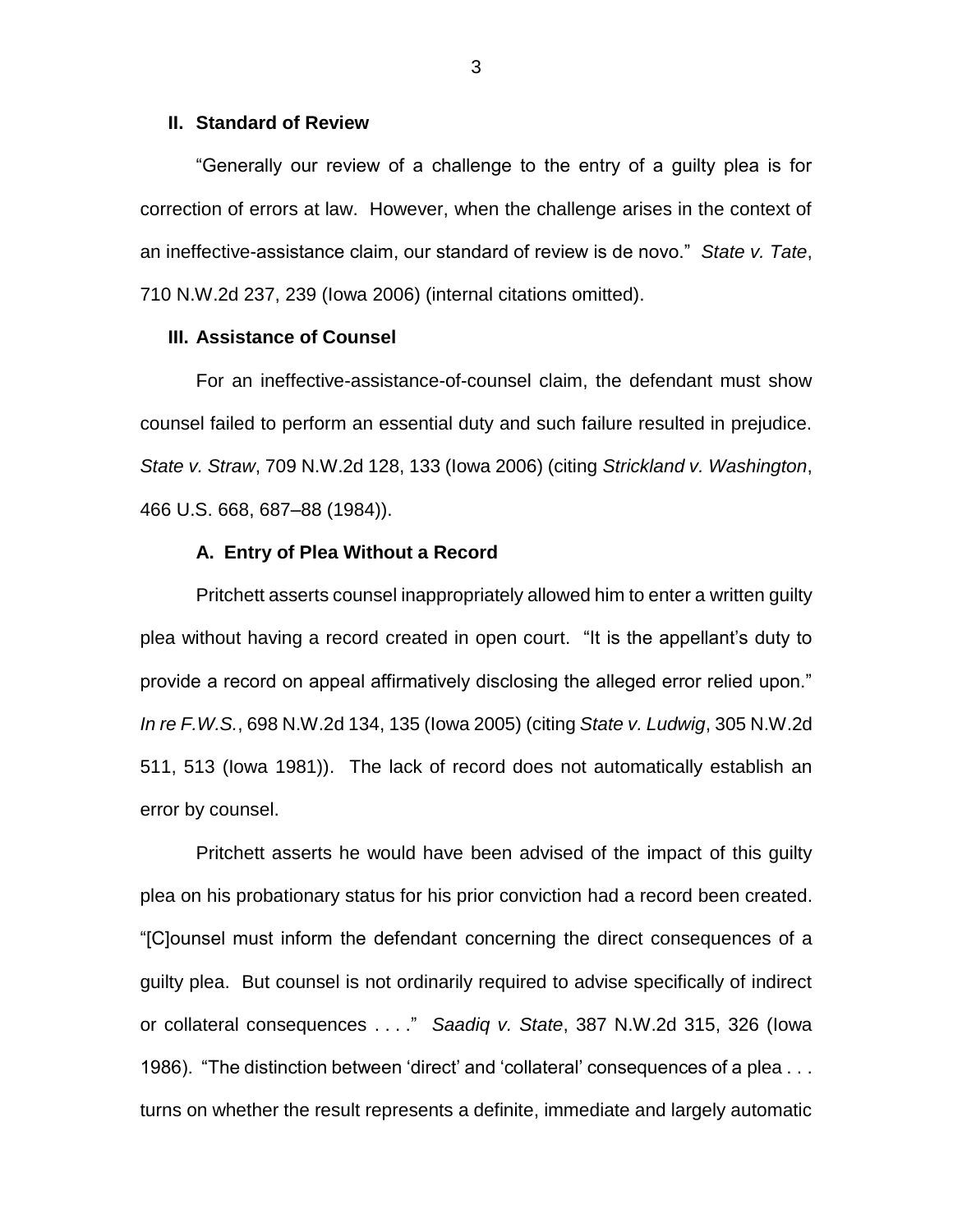effect on the range of defendant's punishment." *State v. Carney*, 584 N.W.2d 907, 908 (Iowa 1998) (quoting *State v. Warner*, 229 N.W.2d 776, 782 (Iowa 1975)).

The possible revocation of Pritchett's probation for a prior conviction was not a certain effect occurring as a direct result of his plea in this case. $2$  Because such revocation was not a "definite, immediate and largely automatic effect on the range of [his] punishment," it amounts to a collateral consequence. *See id.*  (quoting *Warner*, 229 N.W.2d at 782). "The failure to advise a defendant concerning a collateral consequence, even serious ones, cannot provide a basis for a claim of ineffective assistance of counsel." *Id.* at 910. Since Pritchett's possible probation revocation is a collateral consequence, his counsel's failure to advise does not provide a basis for an ineffective-assistance-of-counsel claim. *See id.*

### **B. Entry of Plea Without a Fifteen Day Delay Before Sentencing**

Pritchett also asserts his counsel was ineffective by allowing him to waive his right to a fifteen-day delay and request immediate sentencing. He claims if he had known about the possible probation revocation, then the fifteen days would have allowed him "adequate time to consider his options." Pritchett's vague assertion does not explain what essential duty counsel failed to perform by requesting immediate sentencing. *See Straw*, 709 N.W.2d at 133.

Even if counsel had failed to perform an essential duty, Pritchett must show prejudice resulted from the failure. To show prejudice, a defendant must show "there is a reasonable probability that, but for counsel's error[], he [or she] would

 $\overline{a}$ 

4

 $2$  The record on appeal is silent as to the status of his probation following the entry of the judgment and sentence on this guilty plea.